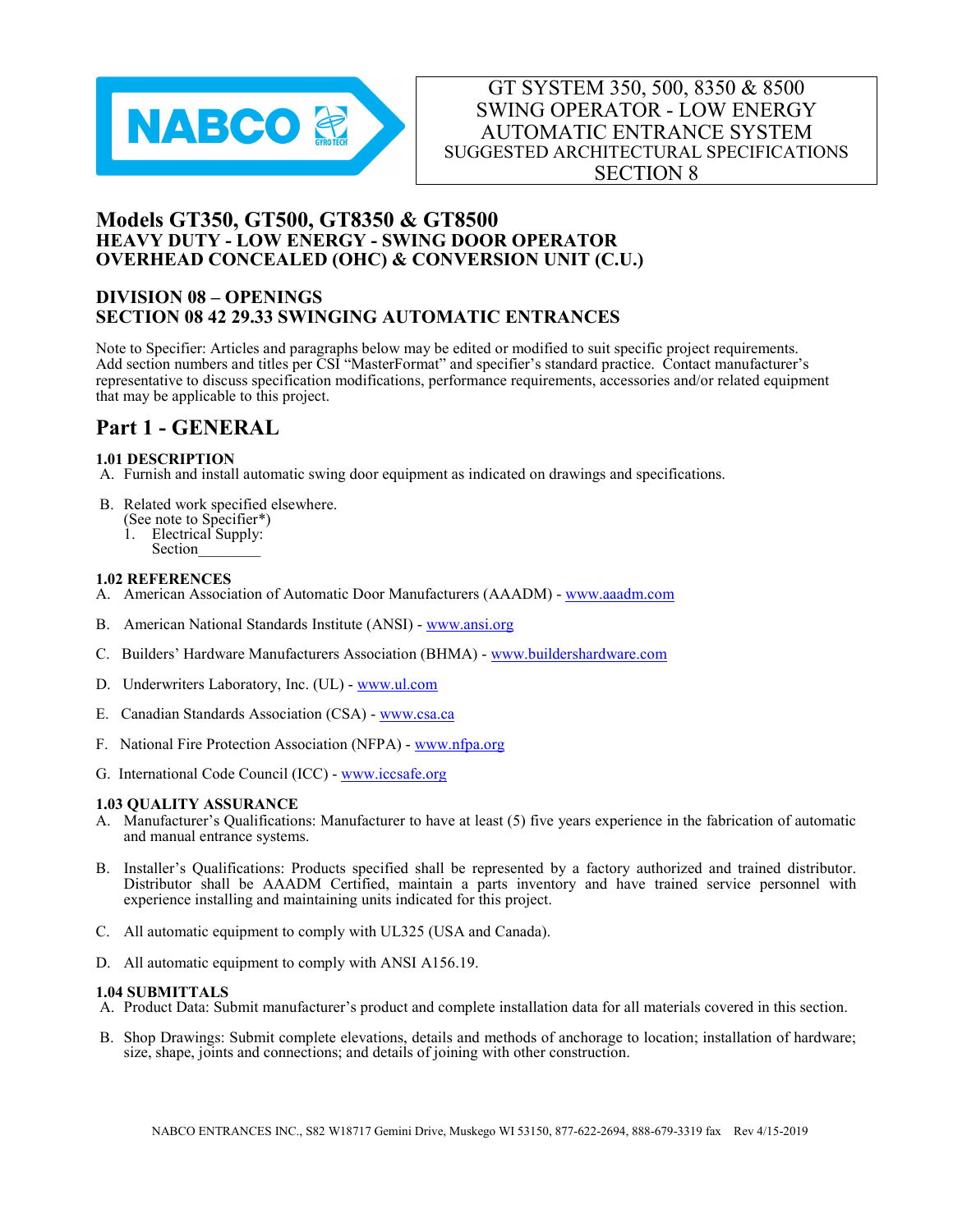- C. Templates and Diagrams: As needed shall be furnished to fabricators and installers of related work for coordination of swinging door system with concrete work, electrical work, and other related work.
- D. A copy of appropriate manual shall be provided to owner / contractor upon completion of installation.

### 1.05 SUBSTITUTIONS

A. Gyro Tech equipment as manufactured by NABCO ENTRANCES, INC. has been specified and shall be quoted as the base bid. Proposals for substitution products may be submitted by the bidding contractors a minimum of 10 days prior to bid due date. The proposed substitution shall meet the quality and performance standards described in this specification.

#### 1.06 JOB SITE CONDITIONS

- A. Site Survey: Verify site conditions including, but not limited to the following; opening sizes, floor conditions, plumb and level mounting surfaces (substrates shall be of proper dimension and material).
- B. Coordinate installation with glass, glazing, hardware and electrical to avoid construction delays.

#### 1.07 WARRANTY

A. Warranted materials shall be free of defects in material and workmanship for a period of one year from date of substantial completion. During the warranty period the Owner shall request NABCO factory-trained technicians to perform service. Warranty repairs are provided during normal business hours. Owner to receive warranty after completion of installation.

#### 1.08 COMPLIANCE

A. A completed American Association of Automatic Door Manufacturers (AAADM) compliance form shall be submitted as proof of compliance with ANSI A156.19 Standard for power operated pedestrian doors. Door(s) shall be inspected and a form shall be signed by an AAADM certified inspector prior to placing door(s) in operation.

# Part 2-PRODUCTS

#### 2.01 APPROVED MANUFACTURER

A. Automatic equipment and controls shall be manufactured by: NABCO ENTRANCES INC. S82 W18717 Gemini Drive Muskego, WI 53150 Phone: (877) 622-2694 Fax: (888) 679-3319

#### 2.02 AUTOMATIC SWING DOOR SYSTEM – LOW ENERGY – SURFACE APPLIED

- A. Model GT350 & GT500 Bottom Load or GT8350 & GT8500 Side Load Swing Door System as indicated on door schedule and details.
- B. Mode of operation: Spring Close. Gyro Tech swing operator shall open door by energizing motor and shall stop door by electrically reducing voltage and stalling motor against mechanical stop. Door shall close by means of spring energy, and closing force shall be controlled by gear system and with motor being used as a dynamic brake without power. System shall operate as a manual door control in event of power failure. Manual operation shall require less than 15 lbs. force applied to door lockstile. Opening and closing speeds shall be adjustable. Hold open time shall be adjustable from 1-60 seconds. Door operation shall not require any fluids or gases under pressure to be used in opening and closing of door.
	- C. Components:
		- 1. Operator Housing
		- 2. Gyro Tech GT350 (OHC), GT500 (C.U.), GT8350 (OHC) & GT8500 (C.U.) Swing Door Operator
		- 3. Microprocessor Control
		- 4. Connecting Hardware

1a) Operator Housing for the GT350 & GT500 Bottom Load shall be, 5 1/2" (140mm) deep by 5" (127mm) high aluminum extrusion with finished end caps and shall be prepared for mounting to new or existing door frames. All structural sections shall have a minimum thickness of .146" (4mm) and shall be fabricated of 6063-T5 aluminum alloys. Housing cover shall be removable to provide service access and shall be extruded from 6063- T5 aluminum alloys to a minimum thickness of .093" (2mm). Plastic covers shall not be acceptable.